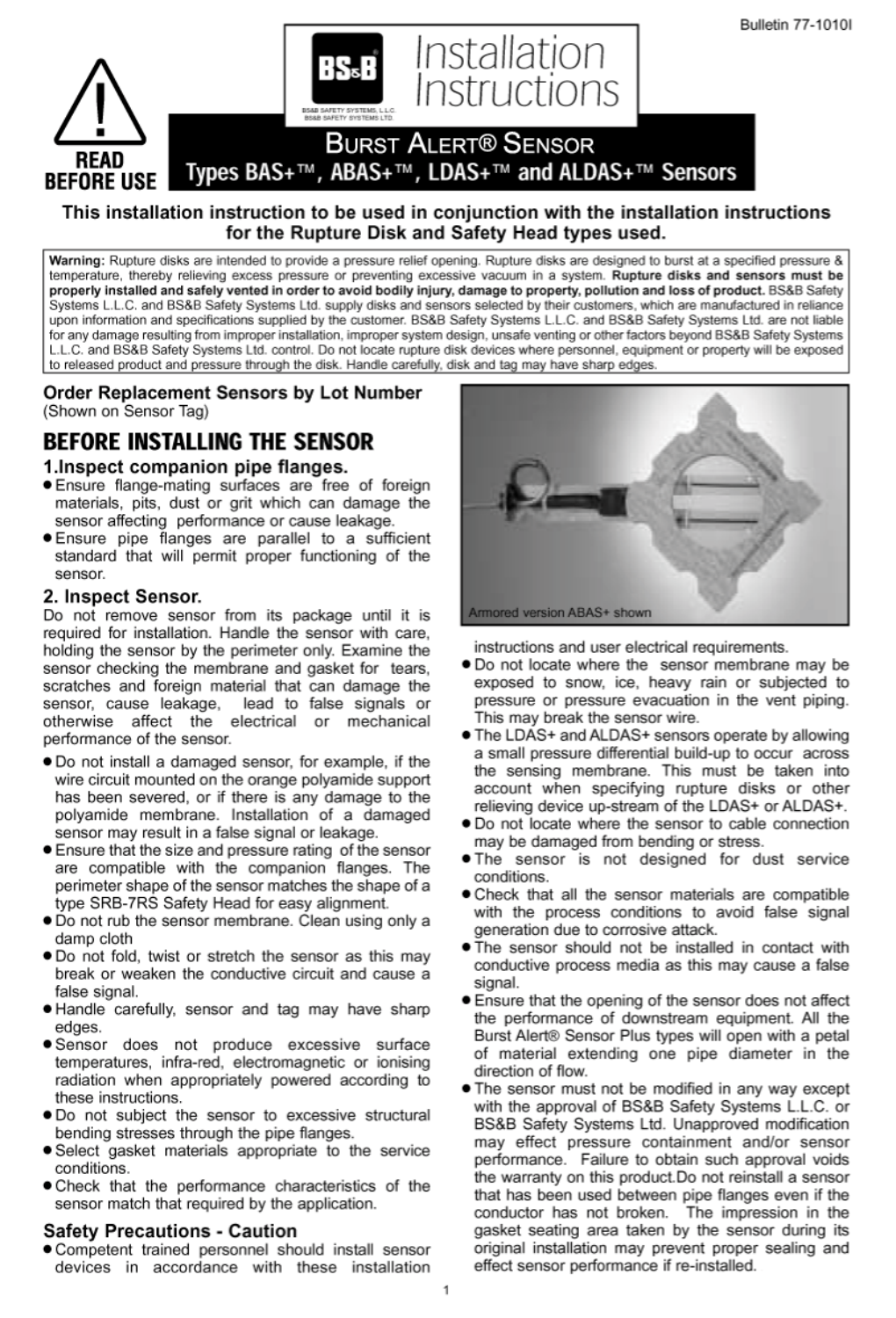- Each sensor is provided with integral gaskets. Do not remove or modify gaskets before use as this may effect sealing to the pressure system and damage the sensor.
- Where a back-pressure exists on a sensor this must be considered during the specification of the sensor to prevent damage and to avoid sensor failure. Contact BS&B Safety Systems L.L.C. or BS&B Safety Systems Ltd. for further information.

**NOTE:** LDAS+ and ALDAS+ sensor are not recommended for use where a back pressure exists on the sensor.

For assistance or advice on the compatibility of process media with the sensor, contact BS&B Safety Systems, L.L.C. or BS&B Safety Systems Ltd.

### **INSTALLATION**

Follow the steps below for proper installation

The sensor is typically installed on the VENT SIDE of the rupture disk between the Safety Head outlet and the companion flange outlet Figure 1.

(The sensor may also be mounted directly between companion flanges, See Figure 2.

When installing the LDAS+ or ALDAS+ sensor, ensure that the side marked 'VENT SIDE' is orientated towards the downstream pipework.



#### **WARNING**

Should the LDAS+ sensor be installed upside down, the device will not function as intended to detect leakage.

1. Install the sensor in the pipeline before connecting the electrical monitoring equipment. When uninstalling a sensor, disconnect the electrical monitoring equipment prior to removal of the sensor from the piping System.

2. Follow the procedure as indicated in the rupture disk Installation Instructions and tighten the flanges stud nuts to the specified torque value.

**CAUTION:** Un-even or under-torquing can cause leakage. Excessive torquing causes damage to the sensor and the related Rupture Disk Device.

**CAUTION:** Do not install additional companion flange gaskets.

#### **Installation directly between Companion Flanges.**

1. Insert sensor centrally between companion flanges in order that nameplate giving disk specification may be read easily. See Figure 2.

2. Ensure that LDAS+ and ALDAS+ sensors are installed in the correct direction.

3. Install studs with nuts. Studs and nuts should be free running with lightly oiled threads.



4. Tighten all nuts finger tight. Torque the nuts to the value shown in Table 1 or 2. Torque evenly in diagonal pattern by applying  $\frac{1}{4}$  of the recommended torque to each stud. Repeat pattern by torquing to  $\frac{1}{2}$  then  $\frac{3}{4}$  of the recommended torque value. Then using the same pattern torque to full torque value.

**NOTE:** At process temperatures above 175° F (80 °C) the torque value should be checked and if necessary the stud nuts tightened to the correct torque value.

### **TEMPERATURE RANGE**

Suitable for temperatures -40 °F (-40 °C) to 500 °F (260 °C) at the sensor location, 400°F (204°C) for the LDAS+ family

**NOTE:** For European CE marked Sensors, certification classification is dependent on the ambient temperature at the sensor location, ensure that the correct temperature classification has been ordered.

**CAUTION:** Do not locate cable on or near hot surfaces. Cable maximum temperature specification is:

Standard Cable: -22 °F (-30 °C) to 221 °F (105 °C). High/Low Temperature cable: -85 °F (-65 °C) to 392 °F  $(200 °C)$ 

### **ELECTRICAL SPECIFICATION**

Maximum Current : 500 mA Maximum Voltage : 24 VDC Lower values shall be required where intrinsically safe conditions are to be maintained. Sensors are designed to function at a few microWatts of power.

#### **European CE Marked Sensors**

The rupture disk sensor is a 'simple electrical device' and is certified to comply with EN50014 and EN50020, 'Electrical Apparatus for Potentially Explosive Atmospheres', and the ATEX directive (94/9/EC) under the following codes: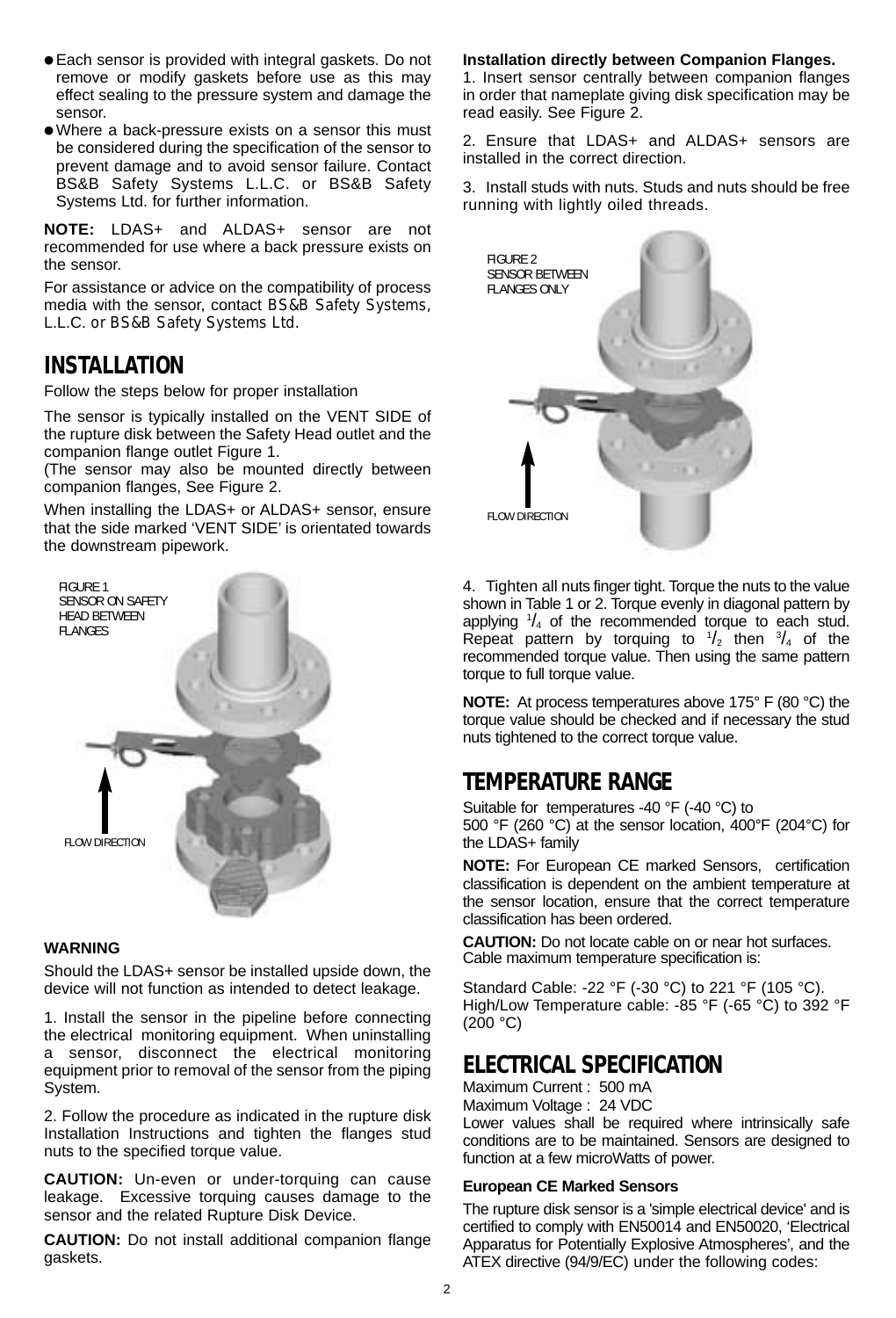EEx ia IIC T1 (-40 °C ≤ Tamb ≤ +260 °C) EEx ia IIC T2 (-40 °C  $\le$  Tamb  $\le$  +255 °C) EEx ia IIC T3 (-40 °C  $\le$  Tamb  $\le$  +155 °C) EEx ia IIC T4 (-40 °C  $\le$  Tamb  $\le$  +90 °C) EEx ia IIC T5 (-40 °C  $\le$  Tamb  $\le$  +55 °C) EEx ia IIC T6 (-40 °C  $\le$  Tamb  $\le$  +40 °C)

and 
$$
\mathsf{CE} \times \mathsf{L}
$$
 11 G/D

NOTE: All electrical equipment should be installed and maintained to a recognised national standard.

### **REPLACEMENT SENSORS**

Do not attempt to repair damaged or burst sensors. Order replacement sensors by lot number which can be located on the sensor tag.

#### **TABLE 1 Companion Flange Torque - ANSI Ratings**

| <b>DISK SIZE</b> |     | <b>COMPANION FLANGE ANSI</b> | <b>TORQUE</b>   |        |
|------------------|-----|------------------------------|-----------------|--------|
| IN               | MM  | <b>RATING</b>                | <b>NM</b>       | FT-LBS |
| $\overline{2}$   | 50  | 150                          | 57              | 42     |
|                  |     | 300                          | 57              | 42     |
| $\overline{3}$   | 80  | 150                          | 57<br>102<br>57 | 42     |
|                  |     | 300                          |                 | 75     |
| 4                | 100 | 150                          |                 | 42     |
|                  |     | 300                          | 102             | 75     |
| 6                | 150 | 150                          | 102             | 75     |
|                  |     | 300                          | 102             | 75     |
| 8                | 200 | 150                          | 102             | 75     |
|                  |     | 300                          | 165             | 122    |
| 10               | 250 | 150                          | 165             | 122    |
|                  |     | 300                          | 248             | 183    |

| <b>DISK SIZE</b> |     | <b>COMPANION FLANGE ANSI</b> | TORQUE                                                      |        |
|------------------|-----|------------------------------|-------------------------------------------------------------|--------|
| ΙN               | MM  | <b>RATING</b>                | NM                                                          | FT-LBS |
| 12               | 300 | 150                          | 165                                                         | 122    |
|                  |     | 300                          | 369<br>248<br>369<br>248<br>523<br>369<br>523<br>369<br>523 | 272    |
| 14               | 350 | 150                          |                                                             | 183    |
|                  |     | 300                          |                                                             | 272    |
| 16               | 400 | 150                          |                                                             | 183    |
|                  |     | 300                          |                                                             | 386    |
| 18               | 450 | 150                          |                                                             | 272    |
|                  |     | 300                          |                                                             | 286    |
| 20               | 500 | 150                          |                                                             | 272    |
|                  |     | 300                          |                                                             | 386    |
| 24               | 600 | 150                          | 949                                                         | 700    |
|                  |     | 300                          | 523                                                         | 386    |

Each sensor is marked with the following information:

• Sensor nominal size and corresponding pipe flange

In addition for European CE Marked Sensors, the following additional marking is applied to the sensor tag:

Certificate number 'DNV-2003-OSL-ATEX-0005

• CE mark and notified body number · Electrical certification code markings

· Warning of possible electrostatic risk

**MARKING** 

rating

• Lot number

**.** Burst Sensor Type

. Year of manufacture.

### TABLE 2 Companion Flange Torque - DIN/AFNOR/UNI Ratings

|                           | DISK SIZE | COMPANION FLANGE     |                                                                                         | TORQUE |
|---------------------------|-----------|----------------------|-----------------------------------------------------------------------------------------|--------|
| IN                        | MM        | DIN/AFNOR/UNI RATING | NM                                                                                      | FT-LBS |
| 2                         | 50        | 10/16/25/40          | 62                                                                                      | 46     |
| $\overline{\overline{3}}$ | 80        | 10/16/25/40          | 62                                                                                      | 46     |
| 4                         | 100       | 10/16                | 62                                                                                      | 46     |
|                           |           | 25/40                | 122                                                                                     | 90     |
| 6                         | 150       | 10/16                | 122                                                                                     | 90     |
|                           |           | 25/40                | 210                                                                                     | 155    |
| 8                         | 200       | 10                   | 122                                                                                     | 90     |
|                           |           | 16                   | 122                                                                                     | 90     |
|                           |           | 25                   | 210                                                                                     | 155    |
|                           |           | 40                   | 312<br>122<br>210<br>312<br>423<br>122<br>210<br>312<br>423<br>122<br>210<br>423<br>580 | 230    |
| 10                        | 250       | 10                   |                                                                                         | 90     |
|                           |           | 16                   |                                                                                         | 155    |
|                           |           | 25                   |                                                                                         | 230    |
|                           |           | 40                   |                                                                                         | 312    |
| 12                        | 300       | 10                   |                                                                                         | 90     |
|                           |           | 16                   |                                                                                         | 155    |
|                           |           | 25                   |                                                                                         | 230    |
|                           |           | 40                   |                                                                                         | 312    |
| 14                        | 350       | 10                   |                                                                                         | 90     |
|                           |           | 16                   |                                                                                         | 155    |
|                           |           | 25                   |                                                                                         | 312    |
|                           |           | 40                   |                                                                                         | 428    |

| <b>DISK SIZE</b> |     | COMPANION FLANGE     | TORQUE                                                                                         |        |
|------------------|-----|----------------------|------------------------------------------------------------------------------------------------|--------|
| ΙN               | MM  | DIN/AFNOR/UNI RATING | NM                                                                                             | FT-LBS |
| 16               | 400 | 10                   | 210                                                                                            | 155    |
|                  |     | 16                   | 312                                                                                            | 230    |
|                  |     | 25                   | 580                                                                                            | 428    |
|                  |     | 40                   | 650                                                                                            | 480    |
| 18               | 450 | 10                   | 210<br>312<br>N/A<br>650<br>210<br>423<br>580<br>813<br>312<br>580<br>650<br>813<br>423<br>650 | 155    |
|                  |     | 16                   |                                                                                                | 230    |
|                  |     | 25                   |                                                                                                | N/A    |
|                  |     | 40                   |                                                                                                | 480    |
| 20               | 500 | 10                   |                                                                                                | 155    |
|                  |     | 16                   |                                                                                                | 312    |
|                  |     | 25                   |                                                                                                | 428    |
|                  |     | 40                   |                                                                                                | 600    |
| 24               | 600 | 10                   | 813<br>881                                                                                     | 230    |
|                  |     | 16                   |                                                                                                | 428    |
|                  |     | 25                   |                                                                                                | 480    |
|                  |     | 40                   |                                                                                                | 600    |
| 30               | 800 | 10                   |                                                                                                | 312    |
|                  | 16  |                      |                                                                                                | 480    |
|                  |     | 25                   |                                                                                                | 600    |
|                  |     | 40                   |                                                                                                | 650    |

The torque values in the tables above are suitable for use with studs of a minimum design stress of 25,000 psi as defined in ASME Section II Table 3. The companion flanges must be compatible for use with stud stresses up to 25,000 psi. Consult BS&B Safety Systems, L.L.C. or BS&B Safety Systems Ltd. for flanges in other materials when suppliers recommend torque values lower than the BS&B Safety Systems, L.L.C. or BS&B Safety Systems Ltd. recommended torque values and if gasket type differs from BS&B Safety Systems, L.L.C. or BS&B Safety Systems Ltd. recommendations.

The torque values in the tables above are based on the assumption of lightly oiled, clean, free running threads with a coefficient of friction of  $\mu$  = 0.16 ~0.20. The customer is advised that the effects of corrosion, the use of particular thread compounds or dry assembly, may result in a change in the effective clamp load on the disk assembly. This may adversely affect the performance of the disk.



# **ISO 9001 Quality System Certification**

#### 3